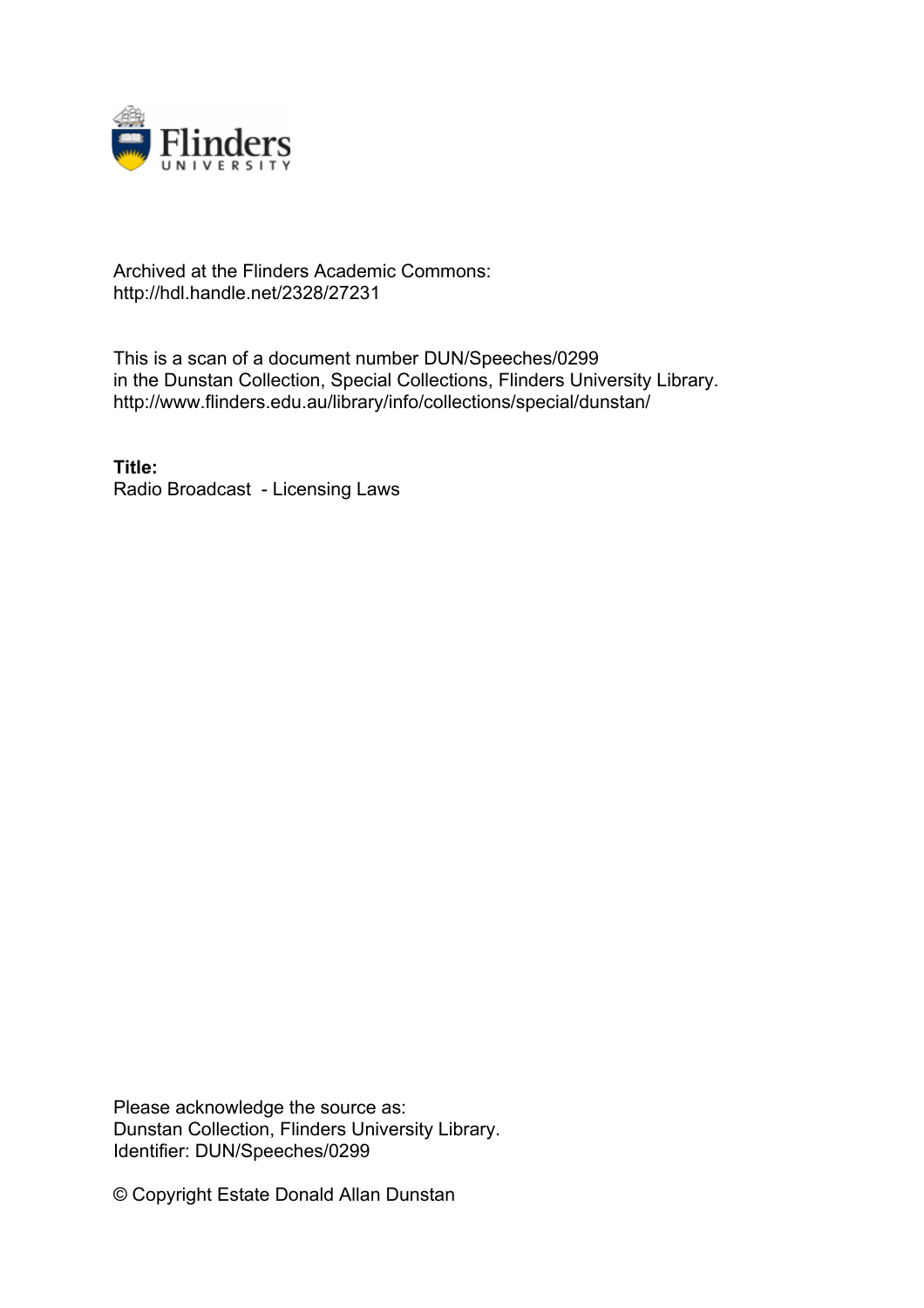## LICENSING LAWS.

**i »** 

 $\frac{1}{2}$ Good, brightnaments :

IN THE PAST FEW DAYS THERE HAS BEEN SOME EXTRAORDINARY PUBLICITY REGARDING THE ORIGINS OP REFORMS IN LIQUOR LICENSING LAWS IN SOUTH AUSTRALIA. TWO GENTLEMEN LIVING IN THE DISTRICT OF THE LEADER OF THE OPPOSITION HAVE LAID CLAIMS TO BEING RESPON-SIBLE FOR IT ALL, AND THEIR STATEMENTS HAVE RECEIVED WIDE PUBLICITY. I DON'T WANT TO DECRY THE EFFORTS OF THESE PARTICULAR GENTLEMEN. WHAT THEY DID MUST HAVE HELPED TO CREATE THE NECESSARY CLIMATE FOR CHANGES WHICH CAME, BUT I THINK THAT WE SHOULD SET THE RECORD  $C_{\rm eff}$  which can expect that  $\Gamma_{\rm eff}$  is the record set the record set the record set the record set the record STRAIGHT. IN 1965, THE SUPREME COURT OF SOUTH-AUSTRALIA IN THE jf MADE A CONTINUANCE OF THE PREVIOUSLY EXISTING FORM OF LICENSING MADE A CONTINUES OF THE PREVIOUSLY EXISTING FORM OF THE PREVIOUS LICENSING FORM OF LICENSING FORM OF LICENSING F  $\overline{\phantom{I}}$ TO ME BY THE SENIOR OF THE LICENSING MAGISTRATES AND BY THE

PAGE 2.

**rrZ\* '. Su'IuHliL-A\* •' ' I' '• lZZZ- ' — ' "<sup>1</sup> \* J** i' i I

*r* 

 $13/56$ 

i;

**I** 

**t** 

SUPERINTENDENT OF LICENSED PREMISES, AND AS A RESULT I ASKED THE SUPERINTENDENT FOR A COMPLETE LIST OF THE DIFFICULTIES CONTAINED IN THE LICENSING ACT. HE GAVE ME SOME FIVE FOOLSCAP PAGES OF ANOMALIES, CONTRADICTIONS, AND SECTIONS OF IMPOSSIBLE ADMINISTRATION. IN CONSULTATION WITH THE THEN PREMIER, I DECIDED THAT THE ONLY WAY IN WHICH WE COULD PROCEED WOULD BE THE COMPLETE REFORM OF THE LICENSING ACT. IT WAS IMPOSSIBLE TO TACKLE THE MATTER PIECEMEAL. QUESTIONS OF THE FORMS OF LICENCES, THE HOURS OF TRADING, CONDITIONS FOR CLUBS AND RESTAURANTS. WHAT FACILITIES SHOULD BE GIVEN TO MOTELS, AND THE LIKE, MUST ALL BE EXAMINED. I THEN PRIVATELY APPROACHED MR. SANGSTER, Q.C. AND ASKED HIM IF HE WOULD BE PREPARED TO ACCEPT THE TASK OF UNDERTAKING AN ENQUIRY INTO THE LICENSING ACT. HE AGREED, AND AFTER A PRELIMINARY DRAFT HAD BEEN PREPARED, I UNDERTOOK A SERIES OF DISCUSSIONS WITH ALL INTERESTED ORGANIZA-TIONS AS TO WHAT TERMS OF REFERENCE SHOULD BE MADE FOR THE ENQUIRY.

Dunstan Collection, Special Collections, Flinders University Library.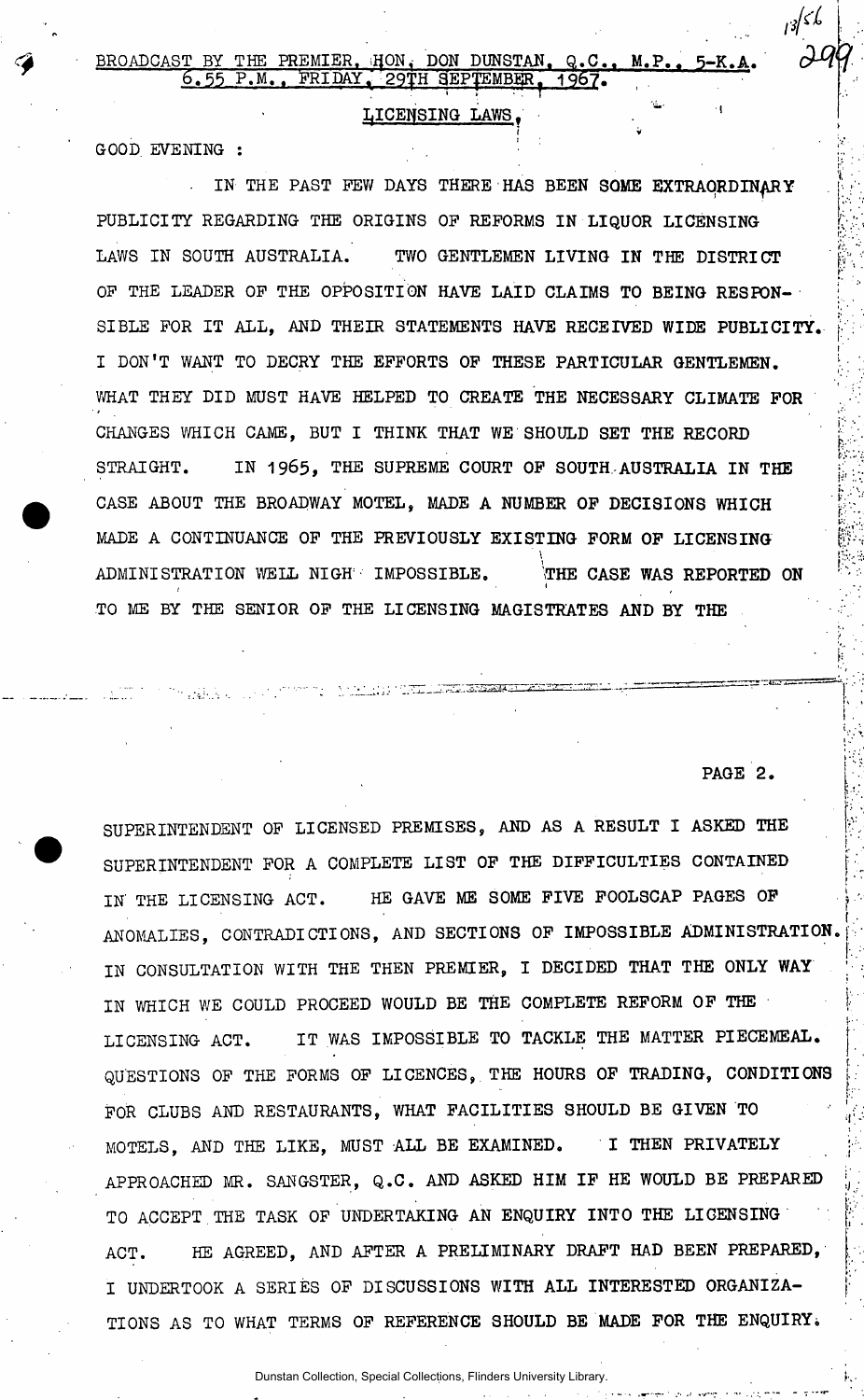EVERY BIT OP THIS OCCURRED BEFORE THERE WAS ANT PROPOSAL IN PARLIAMENT OR ANY PUBLICITY CONCERNING THE PETITION-TO MR. HALL PROM PEOPLE IN.HIS DISTRICT.

THE PRESENT LEADER OP THE OPPOSITION BECAME AWARE, AS I WAS INFORMED AT THE TIME, OF THE DISCUSSIONS WHICH I WAS HAVING AND THEN GAVE NOTICE IN THE HOUSE OP A BILL RELATING ONLY TO THE QUESTION OF 10 O'CLOCK CLOSING OF HOTELS. VERY SHORTLY AFTER THIS. THE ROYAL COMMISSION ON LIQUOR WAS APPOINTED IN ACCORDANCE WITH THE TERMS WHICH WERE ALREADY UNDER DISCUSSION. THE COMMISSION THEN SAT AND I WAS IN CLOSE CONSULTATION WITH THE COMMISSIONER ABOUT THE TIMING AND MANNER OP ITS PROCEEDINGS. WHEN THE COMMISSION REPORTED, I UNDERTOOK WITH THE COMMISSIONER TO PUBLICISE THE . **i i**  CONTENTS OF THE REPORT AND MANY OF YOU WILL REMEMBER THE TELEVISION PROGRAMMES AND RADIO PROGRAMMES UNDERTAKEN FOR THAT PURPOSE. A BILL WAS THEN INTRODUCED TO THE HOUSE WHICH HAS TAKEN SEVEN MONTHS TO GO THROUGH PARLIAMENT. DURING ITS PASSAGE, THERE WERE MANY

PAGE 4.

**r »** 

r

iv

**I** 

*l* 

PAGE 3.

REDRAFTS PREPARED OF MANY SECTIONS, AND NEGOTIATIONS UNDERTAKEN WITH ORGANIZATIONS AND INDIVIDUALS WHO WERE AFFECTED BY THE PROVISIONS OP THE BILL.

IT WAS INEVITABLE THAT AS RESPONSIBLE MINISTER FOR THE / DEPARTMENT, I SHOULD UNDERTAKE THESE DUTIES. AND WE HAVE NOW ACHIEVED OUR LIQUOR REFORM. MANY PEOPLE HAVE BEEN INVOLVED IN LONG HOURS OP WORK, NOT THE LEAST OP THEM THE OFFICERS OP THE AUSTRALIAN HOTELS ASSOCIATION, AND MR. JACOBS, Q.C., WHO APPEARED DURING THE ENQUIRY FOR THE SOUTH AUSTRALIAN BREWING COMPANY. THE WORK BY THE COMMISSIONER, THE OFFICERS OF THE COMMISSION, AND BY THE SUPERINTENDENT OF LICENSED PREMISES AND THE CLERK OF THE LICENSING COURT, AND THE DRAFTSMEN, HAS BEEN STEADY, ASSIDUOUS, AND TIME-CONSUMING. I WANT TO THANK THEM ALL FOR THEIR PART. AS THE MINISTER RESPONSIBLE, I AM VERY THANKFUL TO EVERYONE WHO HAS ASSISTED ME IN GETTING THIS MOST DIFFICULT MEASURE THROUGH,

Dunstan Collection, Special Collections, Flinders University Library.